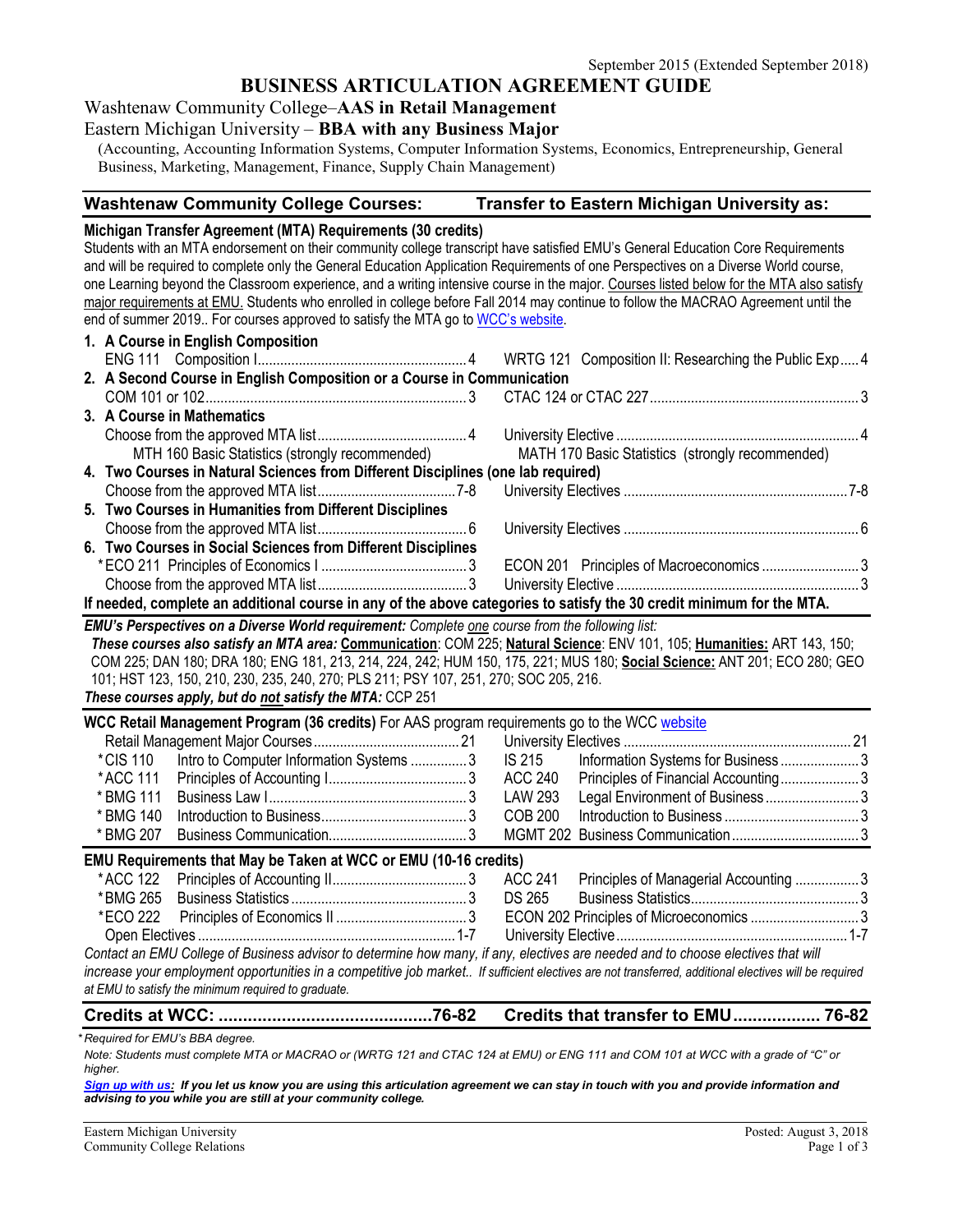# **BUSINESS ARTICULATION AGREEMENT GUIDE**

Washtenaw Community College–**AAS in Retail Management**

Eastern Michigan University – **BBA with any Business Major**

(Accounting, Accounting Information Systems, Computer Information Systems, Economics, Entrepreneurship, General Business, Marketing, Management, Finance, Supply Chain Management)

## **Completion of EMU's BBA Program**

## **Major Requirements (39-48 credits)**

#### **Business Core (15 credits)**

| MGMT 386 Organizational Behavior & Theory3  |  |
|---------------------------------------------|--|
| OM 374 Intro to Production/Operations Mgmt3 |  |
|                                             |  |

#### **Discipline Requirements (24-33 credits)**

Students may complete discipline requirements in any of the following areas:

accounting, accounting information systems, computer information systems, economics, entrepreneurship, general business, marketing, management, finance, supply chain management

**Note:** Each student must complete a writing intensive course as part of the major. Consult your advisor for course options.

#### **LBC Requirement (0-3 credits)** One Learning beyond the Classroom (LBC) course or noncredit experience must be completed at EMU. Consult College of Business advisor for options.

| <b>University Electives</b>                                  | $(0-3$ credits) |
|--------------------------------------------------------------|-----------------|
| Complete enough additional electives to bring the credits at |                 |
| EMU to 42 credits and the total credits for the program to   |                 |
| 124 credits.                                                 |                 |
| Minimum Cradite at FMII.                                     | 42-48           |

| Minimum Credits at EMU: 42-48 |  |
|-------------------------------|--|
|                               |  |
|                               |  |

### **Sample Sequence for completing the program:**

*Students following this agreement have the option of selecting any of the following disciplines to complete the BBA: accounting, computer information systems, economics, entrepreneurship, general business, marketing, management, finance, or supply chain management. The recommended course sequence for each discipline can be obtained from the COB Advising Center.* 

| <b>Fall Semester</b>                                               | 15 credits  |
|--------------------------------------------------------------------|-------------|
| <b>Winter Semester</b><br>Discipline Requirements or Electives  12 | 15 credits  |
| <b>Summer Semester</b>                                             | 12 credits  |
| <b>Fall Semester</b>                                               | 0-6 credits |
|                                                                    |             |

*\*The minimum credits required to graduate is 124 but the total will vary depending on the business discipline completed at EMU and the program completed at WCC. If enough credits are not transferred, additional credits will need to be completed at EMU to satisfy the minimum required for graduation.*

*Note: Choosing electives wisely will increase your employment opportunities in a competitive job market. The College of Business Advisor will assist you in choosing a minor, or selecting courses in an area such as: world languages, manufacturing, apparel merchandising, health administration, hotel and restaurant management, political science/public administration, construction management, graphic design, professional writing, public relations, internships or cooperative education.*